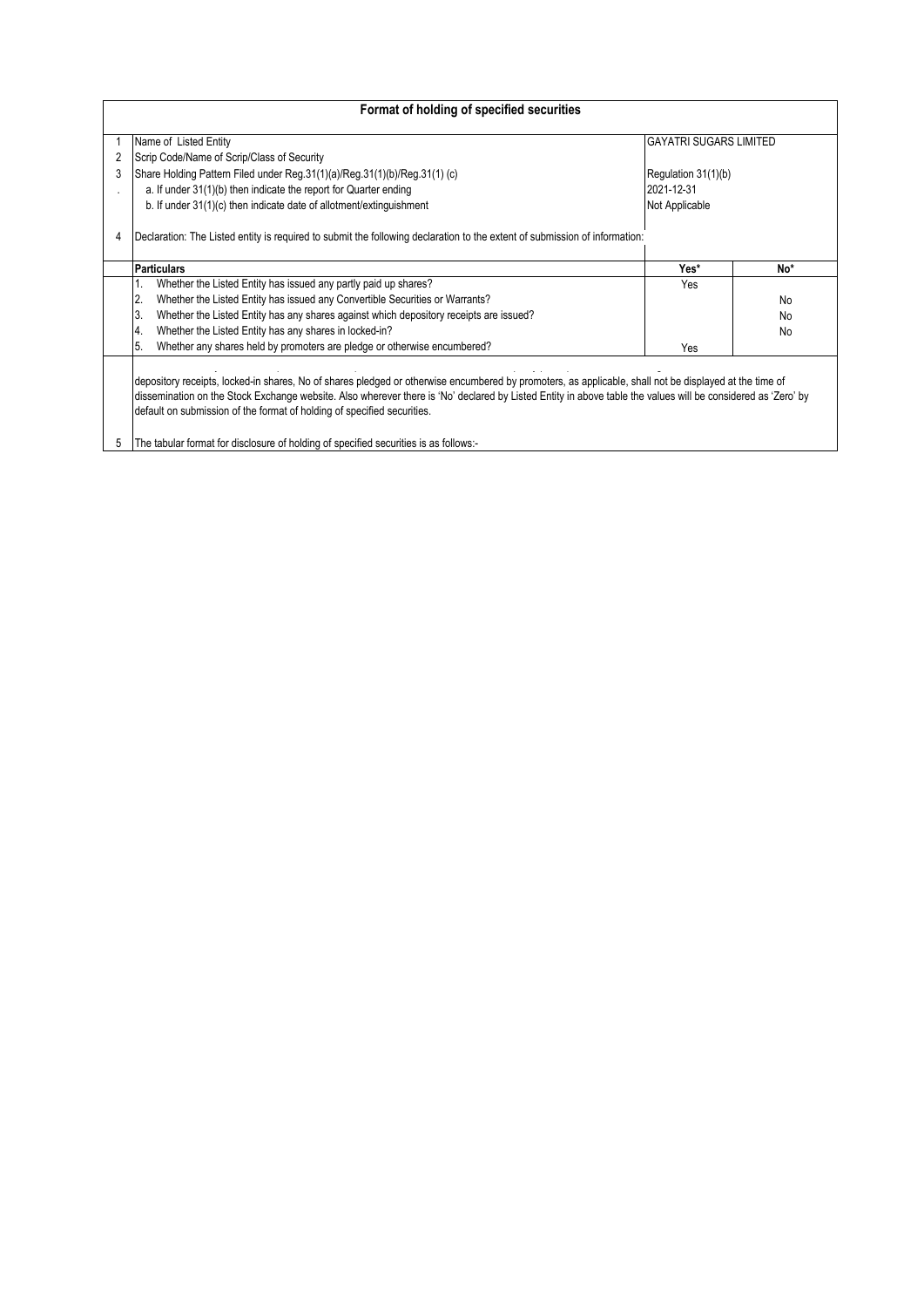## **Table I - Summary Statement holding of specified securities**

| <b>lategor</b> | <b>Category of shareholder</b> |       |             |       |          |                                              | of share h No. of fully No. of Total nos. Shareholding as a Number of Voting Rights held in Shareholding, as a Number of Shares pledged Number of |              |                |                             |              |                           |                |
|----------------|--------------------------------|-------|-------------|-------|----------|----------------------------------------------|---------------------------------------------------------------------------------------------------------------------------------------------------|--------------|----------------|-----------------------------|--------------|---------------------------|----------------|
|                |                                |       |             |       |          | paid up Partly shares held % of total no. of | <b>Class</b>                                                                                                                                      | <b>Total</b> | Total as a     | % assuming full             | No. (a)      | As a $%$ of               | equity         |
|                |                                |       | equity      | paid- |          | shares (calculated EQUITY                    |                                                                                                                                                   |              | $%$ of $(A+B+$ | conversion of               |              | total Shar es shares held |                |
|                |                                |       | charee held |       |          | as ner SCRR                                  |                                                                                                                                                   |              |                | convertible                 |              | held (b)                  | m              |
| (1)            | T (II)                         | (III) | (IV)        |       |          | (V) (IV)+(V)+ (VI) III) As a % of (A+B+C2)   |                                                                                                                                                   | IX)          |                | $+(X)$ As a % of $(A+B+C2)$ |              | (XIII)                    | (XIV)          |
| (A)            | Promoter & Promoter Group      |       | 25040888    |       | 25040888 |                                              | 57.3 25040888 25040888                                                                                                                            |              | 57.31          |                             | 57.3 9063607 |                           | 36.2 25040888  |
| (B)            | Public                         | 17989 | 18656480    | 6275  | 18662755 |                                              | 42.7 18656480 18656480                                                                                                                            |              | 42.69          | 42.7 <sup>0</sup>           |              |                           | 0 18637470     |
| (C)            | Non Promoter-Non Public        |       |             |       |          |                                              | 0 <sub>0</sub>                                                                                                                                    |              |                | 0 <sub>0</sub>              |              | 0 <sub>0</sub>            |                |
| (C1)           | Shares underlying DRs          |       |             |       |          |                                              | 0 <sub>0</sub>                                                                                                                                    |              |                | 0 <sub>0</sub>              |              | 0 <sub>0</sub>            |                |
| (C2)           | Shares held by Employee Trusts |       |             |       |          |                                              | 0 <sub>0</sub>                                                                                                                                    |              |                | 0 <sub>0</sub>              |              | 0 <sub>0</sub>            |                |
|                | Total                          | 17997 | 43697368    | 6275  | 43703643 |                                              | 100 43697368                                                                                                                                      | 43697368     | 100            |                             | 100 9063607  |                           | 20.74 43678358 |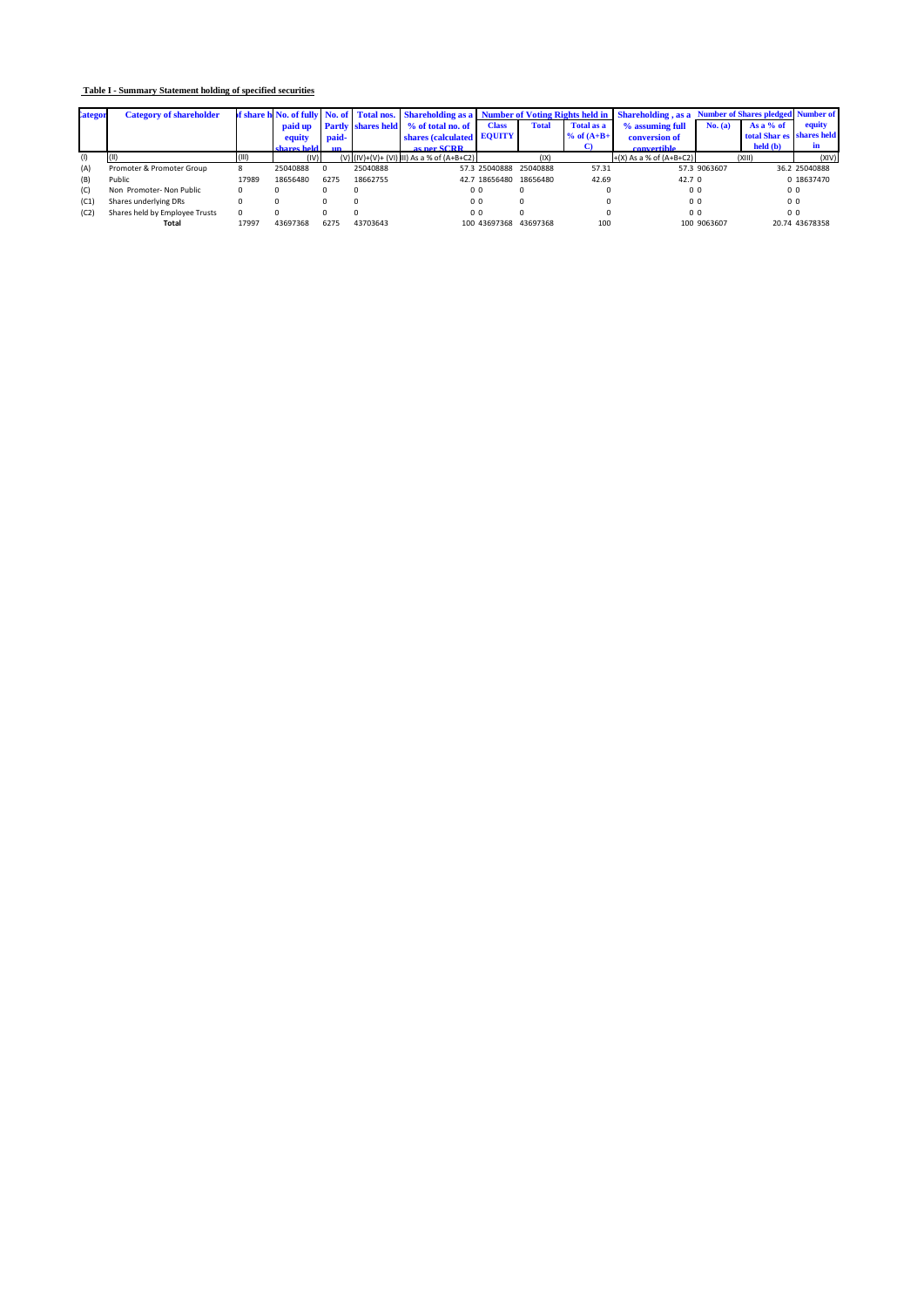## **Table II - Statement showing shareholding pattern of the Promoter and Promoter Group**

| <b>Lategor</b> | <b>Category of shareholder</b>               | share   | No. of fully  | <b>Total nos.</b>            | <b>Shareho</b> |                  |              | <b>Number of Voting Rights held in</b> | <b>TOTAL</b>   |                | <b>Number Of Shares</b> | <b>Number</b>    |
|----------------|----------------------------------------------|---------|---------------|------------------------------|----------------|------------------|--------------|----------------------------------------|----------------|----------------|-------------------------|------------------|
|                |                                              |         | paid up       | shares held I ding %         |                | <b>Class</b>     | <b>Total</b> | Total as a % Shareholdi                |                | No. (a)        | As a % of               | <b>Of Equity</b> |
|                |                                              |         | equity shares |                              |                | calculate EQUITY |              | of $(A+B+C)$ ng as a%                  |                |                | total Shar es           | <b>Shares</b>    |
|                | (1)                                          | (III)   |               | $(IV)$ $(VII = IV + V + VI)$ | (VIII)         |                  | (IX)         |                                        | % of A+B+C2    |                | (X  1)                  | (XIV)            |
| (1)            | Indian                                       |         |               |                              | $\Omega$       |                  |              | n                                      | U              |                | $\Omega$                |                  |
| (a)            | Individuals/Hindu Undivided Family           | 5       | 13812353      | 13812353                     |                | 31.6 13812353    | 13812353     | 31.61                                  |                | 0 7900000      |                         | 57.2 13812353    |
|                | SUBBARAMI REDDY TIKKAVARAPU12035             |         | 3255814       | 3255814                      |                | 7.45 3255814     | 3255814      | 7.45                                   | 7.450          |                |                         | 0 3255814        |
|                | SANDEEP KUMAR REDDY TIKKAVARAPU              |         | 6763031       | 6763031                      |                | 15.47 6763031    | 6763031      | 15.48                                  |                | 15.47 4250000  |                         | 62.84 6763031    |
|                | INDIRA REDDY THIKKAVARAPUIN30286310503793508 |         |               | 3793508                      |                | 8.68 3793508     | 3793508      | 8.68                                   |                | 8.68 3650000   |                         | 96.22 3793508    |
| (b)            | Central Governament/State                    | U       | $\Omega$      |                              | 0 <sub>0</sub> |                  | 0            | n                                      | 0 <sub>0</sub> |                |                         | 0 <sub>0</sub>   |
| (b)            | Fincial Institutions/Banks                   | 0       | $\Omega$      | $\Omega$                     | 0 <sub>0</sub> |                  | $\Omega$     | $\Omega$                               | 0 <sub>0</sub> |                |                         | 0 <sub>0</sub>   |
| (d)            | Any Other                                    |         | $\Omega$      | $\Omega$                     | 0 <sub>0</sub> |                  | 0            | n                                      | 0 <sub>0</sub> |                |                         | 0 <sub>0</sub>   |
| (e)            | <b>Bodies Corporate</b>                      | 3       | 11228535      | 11228535                     |                | 25.69 11228535   | 11228535     | 25.7                                   |                | 0 1163607      |                         | 10.36 11228535   |
|                | GAYATRI PROJECTS LIMITEDIN30039416!          | 1163607 | 1163607       |                              | 2.66 1163607   | 1163607          | 2.66         |                                        | 2.66 1163607   |                | 100 1163607             |                  |
|                | GAYATRI FIN-HOLDINGS PVT LTD120350           | 7169450 | 7169450       |                              | 16.4 7169450   | 7169450          | 16.41        | 16.4 0                                 |                |                | 0 7169450               |                  |
|                | T.S.R.HOLDINGS PVT LTD120350000020           | 2895478 | 2895478       |                              | 6.63 2895478   | 2895478          | 6.63         | 6.630                                  |                |                | 0 2895478               |                  |
| (f)            | Trust                                        |         | 0             | $\Omega$                     | 0 <sub>0</sub> |                  | 0            | 0                                      |                | 0 <sub>0</sub> |                         | 0 <sub>0</sub>   |
|                | Sub-Total(A)(1)                              | 8       | 25040888      | 25040888                     |                | 57.3 25040888    | 25040888     | 57.31                                  |                | 0 9063607      |                         | 36.2 25040888    |
| (2)            | Foregin                                      |         |               |                              | 0              |                  |              | n                                      | $\Omega$       |                | $\Omega$                |                  |
| (a)            | Individuals(Non Resident Foreign Indivic 0   |         | $\Omega$      | $\Omega$                     | 0 <sub>0</sub> |                  | 0            | n                                      | 0 <sub>0</sub> |                |                         | 0 <sub>0</sub>   |
| (b)            | Government                                   | ŋ       | $\Omega$      | n                            |                | 0 <sub>0</sub>   | $\Omega$     | <sup>n</sup>                           | 0 <sub>0</sub> |                |                         | 0 <sub>0</sub>   |
| (c)            | Institutions                                 |         | $\Omega$      |                              | 0 <sub>0</sub> |                  | $\Omega$     | $\Omega$                               | 0 <sub>0</sub> |                |                         | 0 <sub>0</sub>   |
| (d)            | Foregin Portfolio Investors                  |         | $\Omega$      |                              | 0 <sub>0</sub> |                  | $\Omega$     | n                                      | 0 <sub>0</sub> |                |                         | 0 <sub>0</sub>   |
| (e)            | Any Other                                    |         | $\Omega$      |                              | 0 <sub>0</sub> |                  | 0            | 0                                      | 0 <sub>0</sub> |                |                         | 0 <sub>0</sub>   |
|                | Sub-Total(A)(2)                              | U       | $\Omega$      | $\Omega$                     | 0 <sub>0</sub> |                  | $\Omega$     | n                                      | 0 <sub>0</sub> |                |                         | 0 <sub>0</sub>   |
|                | ling of Promoter and Promoter Group / 8      |         | 25040888      | 25040888                     |                | 57.3 25040888    | 25040888     | 57.31                                  |                | 0 9063607      |                         | 36.2 25040888    |